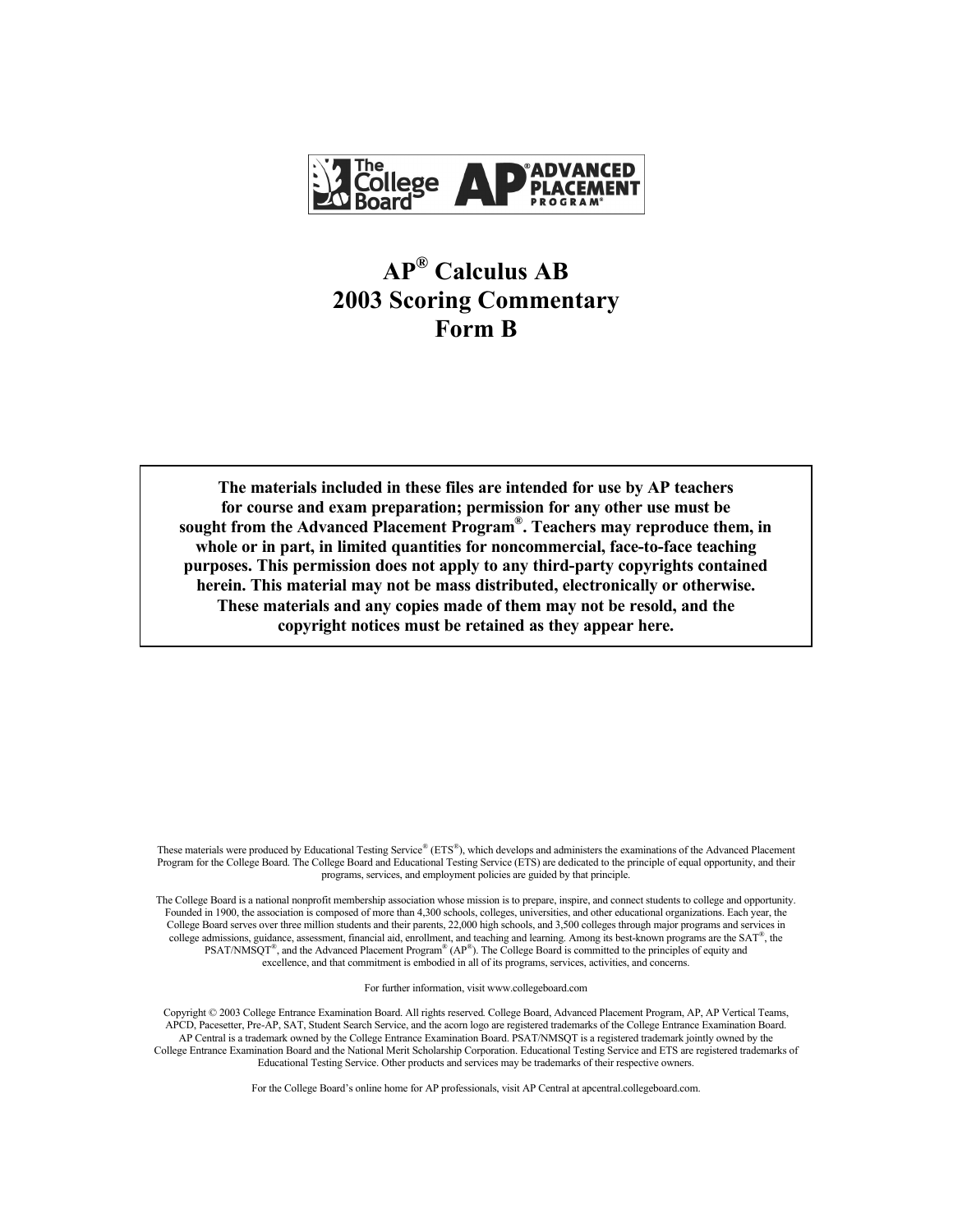### **Question 1**

This problem presented two regions. Region *R* was bounded by a graph and the *x*-axis. Region *S* was bounded by the graph, the line tangent to the graph at one point, and the *x*-axis. Explicit formulas for the function whose graph was shown and for the line were given. The questions involved integration to find an area and a volume, as well as differentiation to find the slope of the tangent line at a given point. Part (a) asked students to show that the line was, in fact, tangent to the graph at  $x = 3$ . Students needed to verify that the line and the graph intersected at  $x = 3$  and that the slope of the line was the slope of the line tangent to the graph at that point. Part (b) asked to find the area of the region *S*. This could be done in several ways. One of the easiest was to find the area under the graph from  $x = 3$ to  $x = 4$  and then subtract that area from the area of the triangle bounded by the line, the vertical line  $x = 3$ , and the *x*-axis. Part (c) asked to find the volume of a solid of revolution whose cross sections were discs.

Sample A (Score 9)

The student earned all 9 points.

Sample B (Score 7)

The student earned 7 points: 1 point in part (a), 4 points in part (b), and 2 points in part (c). The student lost 1 point in part (a) since  $f'(3)$  was not given. In part (c), the student lost 1 point since the answer was rounded to 2 decimal places, instead of the required 3 places.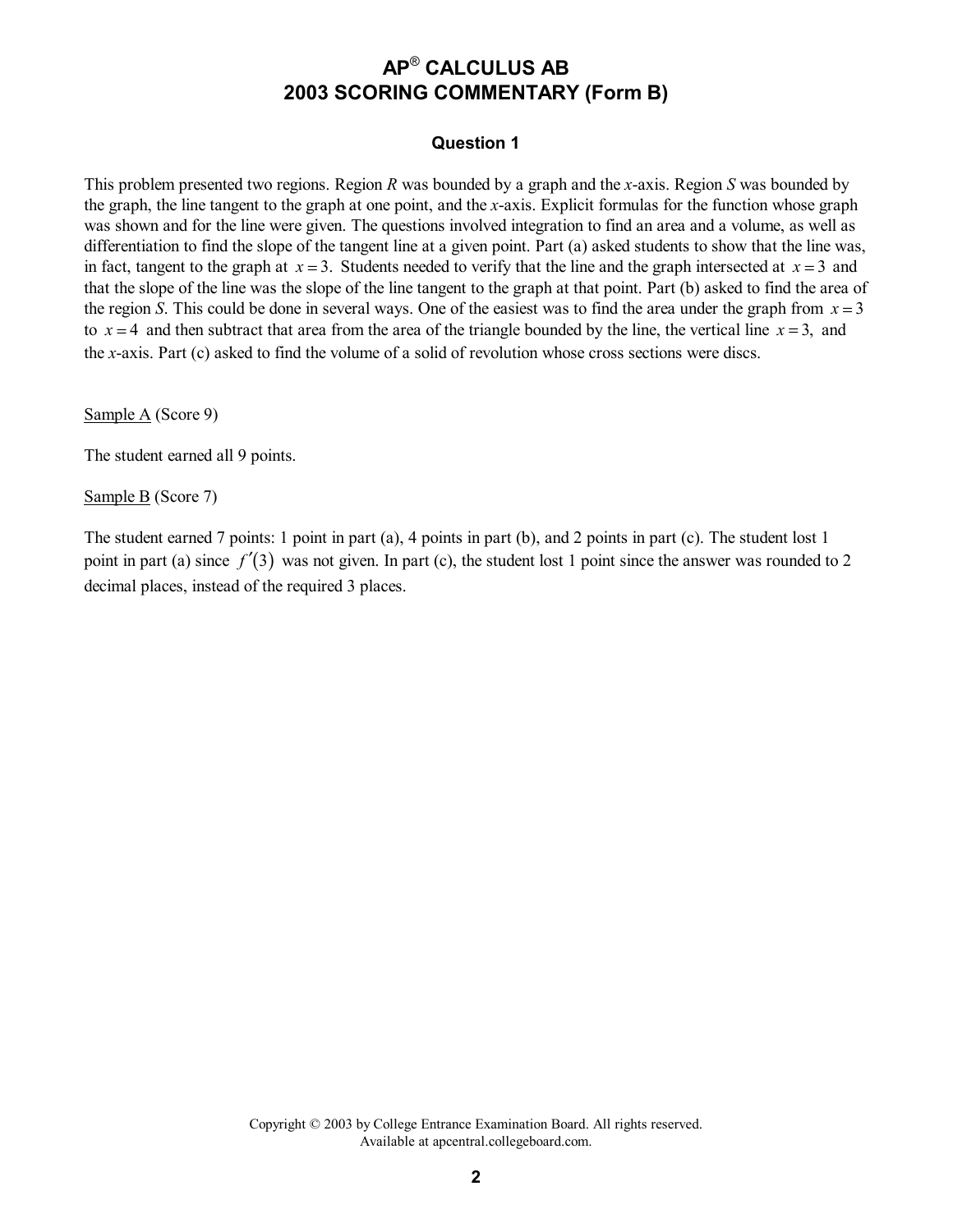### **Question 2**

This presented a "real-life" situation in which heating oil is simultaneously being pumped into as well as removed from a tank. Explicit functions described the rates at which oil entered the tank and the rate at which oil left. The problem explored aspects of the Fundamental Theorem of Calculus. In part (a), students needed to recognize that the total amount of oil pumped into the tank during a 12-hour period could be found by evaluating a definite integral of the rate at which oil was pumped into the tank. Students needed to set up the correct integral and evaluate it. Part (b) asked whether the level of oil was rising or falling at a specified time. Students needed to know how to handle the offsetting rates and correctly interpret their difference. Part (c) asked for the number of gallons in the tank at the end of the 12-hour period. This required students to integrate the difference of the rates, remembering to account for the amount of oil in the tank at the beginning of the period. Part (d) was an optimization problem. Students needed to know that the minimum must occur either at the start or end of the period, or when the offsetting rates are equal. Students needed to be able to calculate the amount of oil in the tank at each of these times or to use the signs of  $H(t) - R(t)$  to narrow the field of candidates to  $t = 0$  and  $t = 11.318$ , and then correctly identify the smallest value.

Sample A (Score 9)

The student earned all 9 points.

Sample B (Score 7)

The student earned 7 points: 2 points in part (a), 0 points in part (b), 3 points in part (c), and 2 points in part (d). In part (b), the student incorrectly stated that the level of oil in the tank is rising. In part (d), the student did not give a complete analysis and lost a point.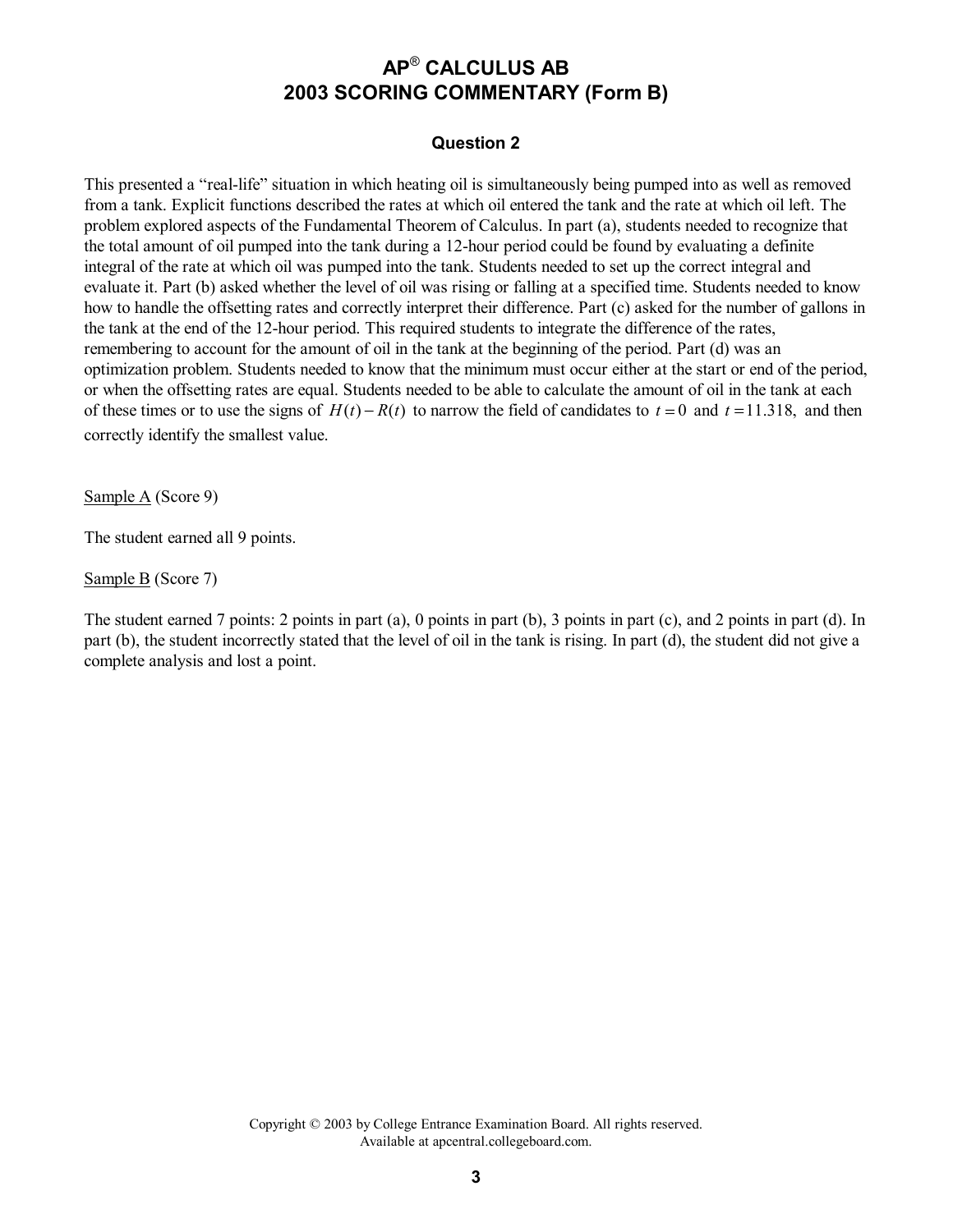#### **Question 3**

This problem presented a function, given in tabular form, which represented the diameter of a circular blood vessel at certain distances from one end. This problem tested the ability to approximate, use, and interpret integrals. It also required knowledge of, and the ability to use, the Mean Value Theorem. Part (a) required that students know how to set up an integral that represented the average value of the function. While the given function represents the diameter, the question asks about the average value of the radius. This was intentional. Part (b) required knowledge of how to set up the midpoint Riemann sum as an approximation to a definite integral. Part (c) presented an integral and tested whether students could recognize that this is  $\pi$  times the definite integral of the square of the radius from distance 125 mm to 275 mm, and thus represents the volume of the circular blood vessel taken over this interval. References to the specific interval and to the units, mm<sup>3</sup>, were important. Part (d) could be done in several ways. One approach was for students to recognize that if there are two values of *x* at which *B*′ takes on the same value, then the Mean Value Theorem guarantees a value of *x* at which  $B''(x) = 0$ . There were several ways of showing that there were two values of *x* at which *B'* took on the same value. One was to observe that, by the Mean Value Theorem, there is a value on  $[60, 180]$  at which *B'* is zero and another on  $[240, 360]$  at which *B'* is again zero. Another was to observe that *B* must have a local maximum between  $x = 0$  and  $x = 120$  and a local minimum between  $x = 60$  and  $x = 180$ , and *B'* is zero at both of these local extrema. A third would be to invoke the Mean

Value Theorem to show that there is a value of *x* between 120 and 180 at which *B'* is  $\frac{2}{60}$ , and another value of *x* 

between 300 and 360 at which *B'* is again  $\frac{2}{60}$ . However, it was incorrect to assume that the function *B* attained a local extremum at any of the given points.

Sample A (Score 9)

The student earned all 9 points.

Sample B (Score 7)

The student earned 7 points: 2 points in part (a), 2 points in part (b), 2 points in part (c), and 1 point in part (d). In part (d), the student earned 1 point for correctly stating that  $B'(x) = 0$  at some point *x* in the interval (0, 360).

> Copyright © 2003 by College Entrance Examination Board. All rights reserved. Available at apcentral.collegeboard.com.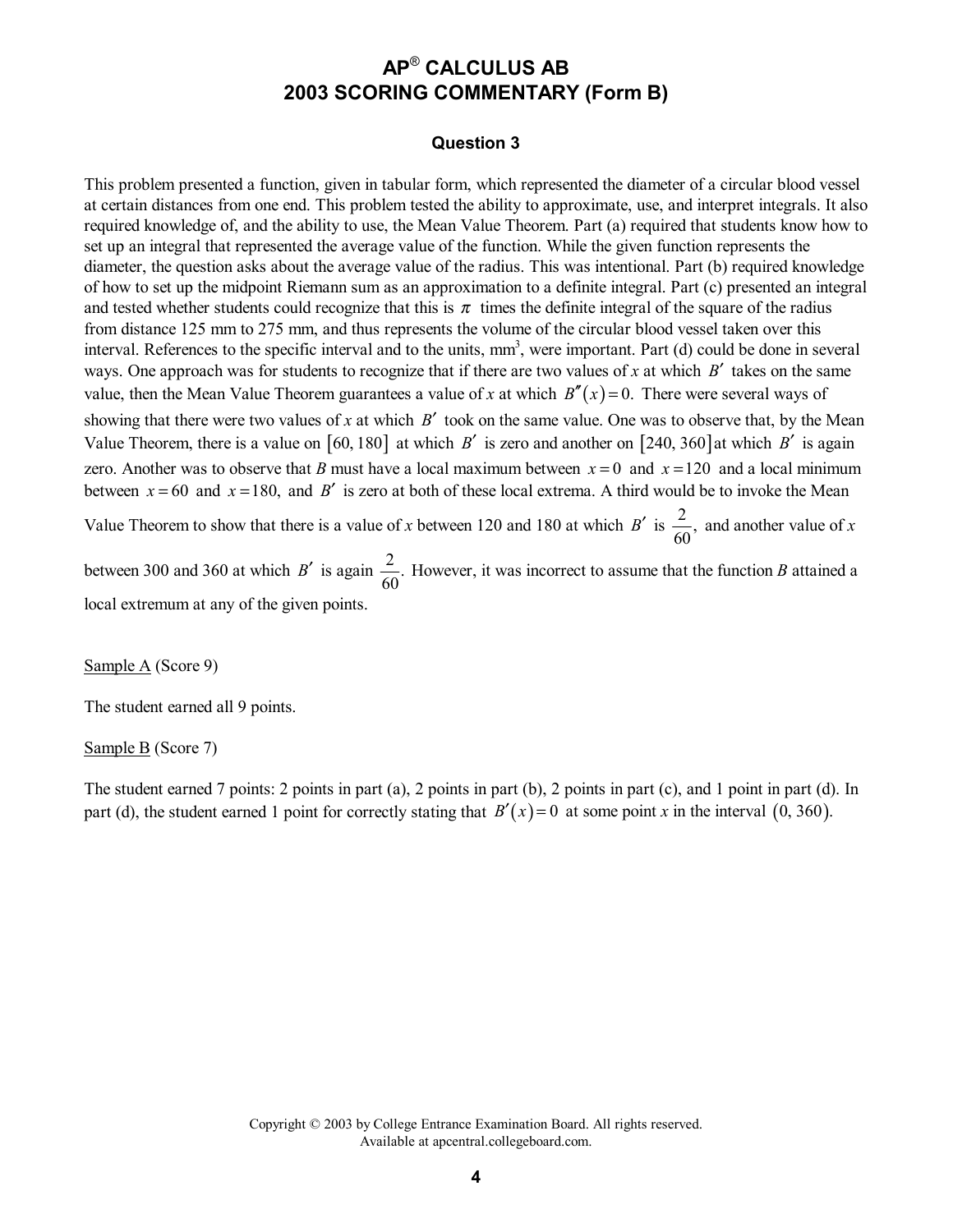### **Question 4**

This problem involved particle motion along a straight line, the *x*-axis. The velocity at time *t* was given explicitly. Students needed to use differentiation and integration to answer questions about acceleration and distance traveled, and needed to interpret what the velocity function implies about the motion of the particle. Part (a) required students to find the acceleration by differentiating the velocity function. In part (b), students needed to understand the difference between velocity and speed. One approach to finding the correct answer was to know that when both velocity and acceleration are negative, the speed is increasing. In part (c), students needed to find the times at which the velocity changed sign. In part (d), students could either use the information from part (c) or simply integrate the speed function over the time interval.

Sample A (Score 9)

The student earned all 9 points.

Sample C (Score 7)

The student earned 7 points: 2 points in part (a), 1 point in part (b), 2 points in part (c), and 2 points in part (d). The student lost 1 point in part (d) for an incorrect integrand, making the student ineligible for the answer point.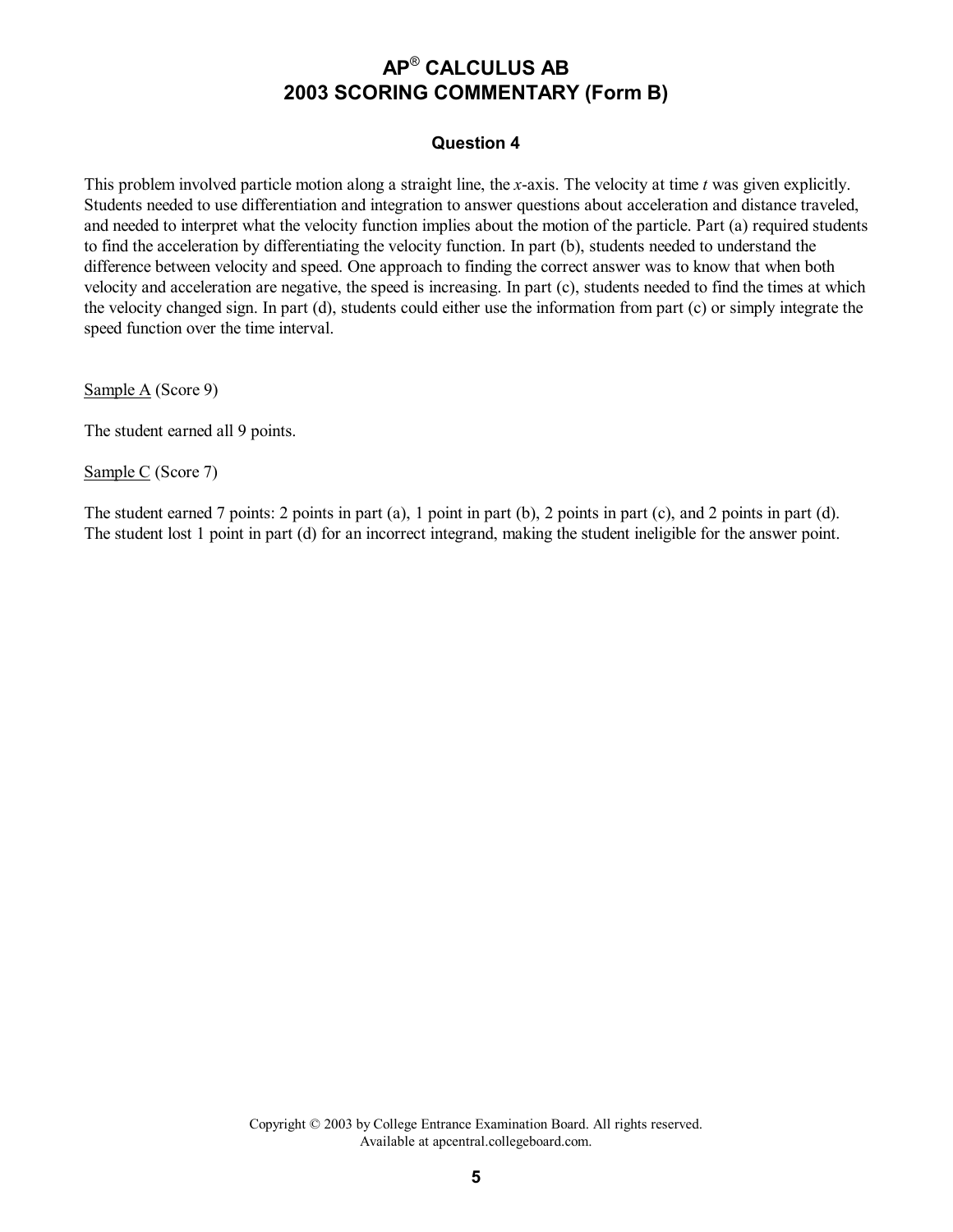### **Question 5**

This problem presented the graph of a function *f* and asked questions about the function *g* defined as the definite integral of *f* over the interval from 2 to *x*. While it was possible to find an explicit algebraic representation of *f* as a piecewise-linear function, the questions were designed to be more easily answered using the Fundamental Theorem of Calculus and the geometric meaning of the integral. Part (a) required the use of the Fundamental Theorem of Calculus, the recognition of integral as area, and the ability to read the derivative of a linear function from its graph. Part (b) asked for the average rate of change of the function *g*, which required translating the difference in the values of *g* into a definite integral of *f*, and evaluating that definite integral from the graph of the

function. Students could use  $g(3)$  from part (a) and compute  $g(0)$  separately. Part (c) required solving  $f(c) = \frac{7}{3}$ 

and recognizing that there are exactly two solutions. Although this looks like a problem involving the Mean Value Theorem, it actually is not, though it could be used to initiate classroom discussion of the Mean Value Theorem. Part (d) required students to find a point of inflection by reading the graph of the derivative.

Sample A (Score 9)

The student earned all 9 points.

Sample B (Score 7)

The student earned 7 points: 2 points in part (a), 2 points in part (b), 1 point in part (c), and 2 points in part (d). In part (a), the student did not find  $g''(3)$ , losing that point. In part (c), the student gave a correct justification, but used an incorrect equation, and therefore lost the answer point.